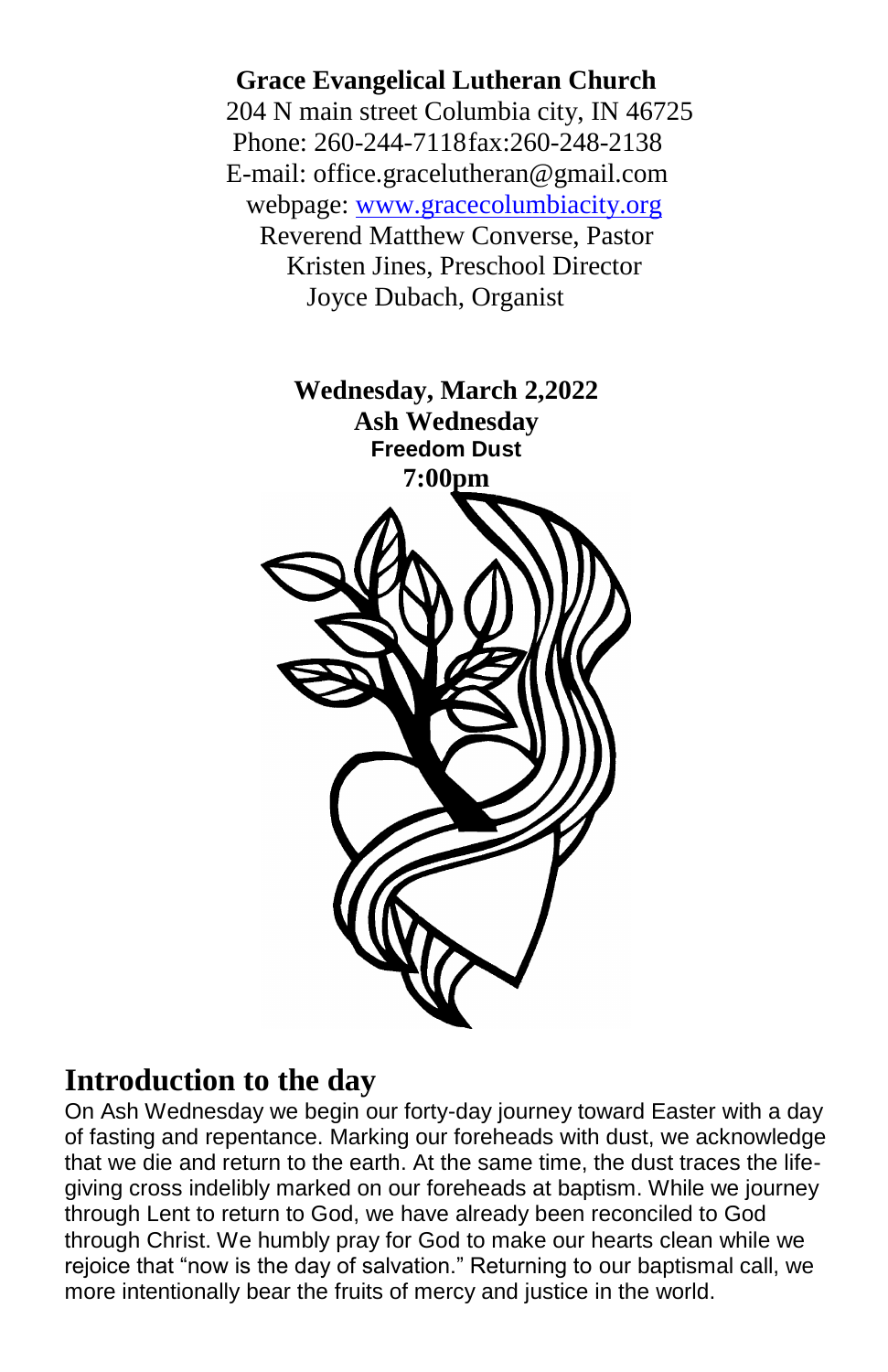# **ANNOUNCEMENTS PRELUDE** *GATHERING The Holy Spirit calls us together as the people of God*.

*(Please stand as you are able.)* **GREETING** The Lord be with you. **And also with you.**

#### **PRAYER OF THE DAY**

Let us pray.

Almighty and ever-living God, you hate nothing you have made, and you forgive the sins of all who are penitent. Create in us new and honest hearts, so that, truly repenting of our sins, we may receive from you, the God of all mercy, full pardon and forgiveness through your Son, Jesus Christ, our Savior and Lord, who lives and reigns with you and the Holy Spirit, one God, now and forever. **Amen.**

*WORD God speaks to us in scripture reading, preaching, and song.*

# *(The assembly is seated.)* **FIRST READING: JOEL 2:1-2, 12-17**

A reading from Joel.

 $1B$ low the trumpet in Zion; sound the alarm on my holy mountain!

Let all the inhabitants of the land tremble, for the day of the LORD is coming, it is near  $2a$  day of darkness and gloom, a day of clouds and thick darkness! Like blackness spread upon the mountains a great and powerful army comes; their like has never been from of old, nor will be again after them in ages to come. <sup>12</sup>Yet even now, says the LORD, return to me with all your heart, with fasting, with weeping, and with mourning; $13$  rend your hearts and not your clothing. Return to the LORD, your God, for the LORD is gracious and merciful, slow to anger, and abounding in steadfast love, and relents from punishing.<sup>14</sup>Who knows whether the LORD will not turn and relent, and leave behind a blessing, a grain offering and a drink offering for the LORD, your God?  $15B$ low the trumpet in Zion; sanctify a fast; call a solemn assembly; $\frac{1}{6}$ gather the people. Sanctify the congregation; assemble the aged; gather the children, even infants at the breast. Let the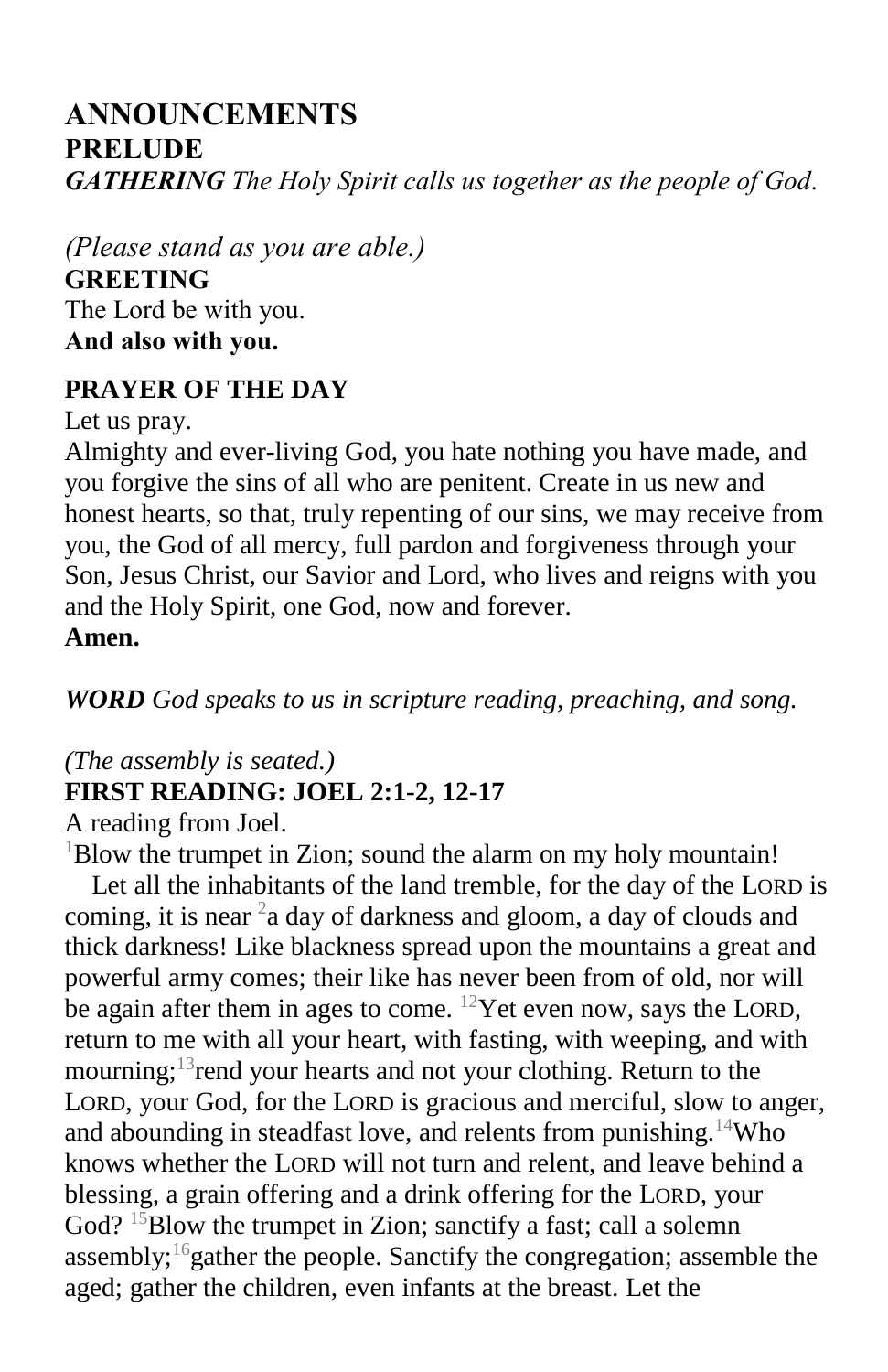bridegroom leave his room, and the bride her canopy.

 $17$ Between the vestibule and the altar let the priests, the ministers of the LORD, weep. Let them say, "Spare your people, O LORD, and do not make your heritage a mockery, a byword among the nations. Why should it be said among the peoples, 'Where is their God?"

The word of the Lord. **Thanks be to God.**

#### **PSALM: 51:1-17**

<sup>1</sup>Have mercy on me, O God, according to your steadfast love; in your great compassion blot out my offenses.

<sup>2</sup>**Wash me through and through from my wickedness, and cleanse me<sup>|</sup> from my sin.**

 ${}^{3}$ For I know my offenses,

and my sin is ever before me.

<sup>4</sup>**Against you only have I sinned and done what is evil in your sight;**

**so you are justified when you speak and right in your judgment.**

 $5$ Indeed, I was born steeped in wickedness, a sinner from my mother's womb.

6 **Indeed, you delight in truth deep within me, and would have me know wisdom deep within.**

 $\sqrt{7}$ Remove my sins with hyssop, and I shall be clean; wash me, and I shall be purer than snow.

<sup>8</sup>**Let me hear joy and gladness; that the body you have broken may rejoice.**

<sup>9</sup>Hide your face from my sins, and blot out all my wickedness.

- <sup>10</sup>**Create in me a clean heart, O God, and renew a right spirit within me.**
- $11$ Cast me not away from your presence, and take not your Holy Spirit from me.
- <sup>12</sup>**Restore to me the joy of your salvation and sustain me with your bountiful Spirit.**

 $13$ Let me teach your ways to offenders, and sinners shall be restored to you.

<sup>14</sup>**Rescue me from bloodshed, O God of my salvation, and my tongue shall sing of your righteousness.**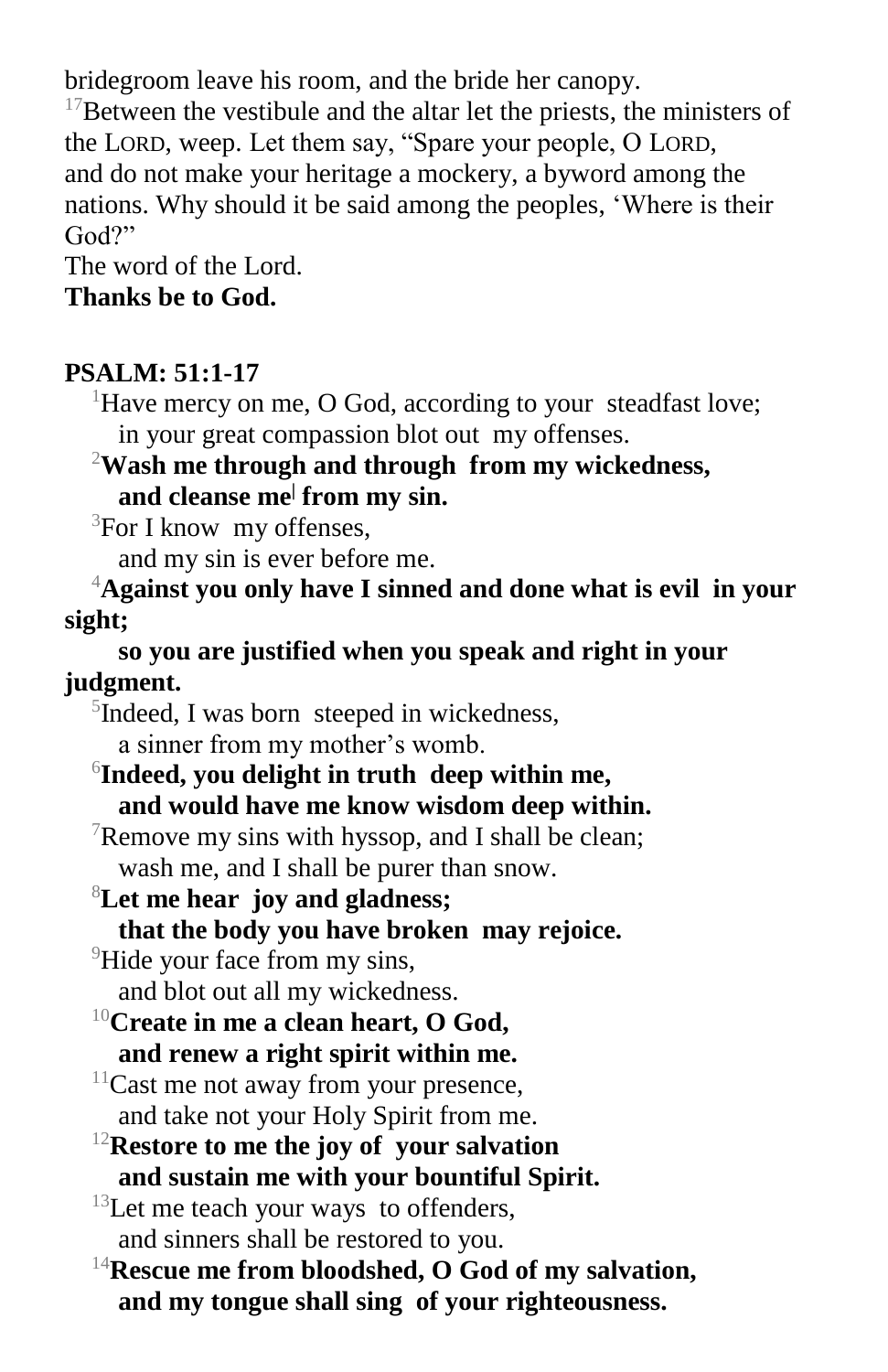$15$ O Lord, open my lips,

and my mouth shall proclaim your praise.

<sup>16</sup>**For you take no delight in sacrifice, or I would give it. You are not pleased with burnt offering.**

 $17$ The sacrifice of God is a troubled spirit; a troubled and broken heart, O God, you will not despise.

# **SECOND READING: 2 CORITHIANS 5:20B-6:10**

A reading from 2 Corinthians.

<sup>20b</sup>We entreat you on behalf of Christ, be reconciled to God. <sup>21</sup>For our sake God made him to be sin who knew no sin, so that in him we might become the righteousness of God.

 $6:1$ As we work together with God, we urge you also not to accept the grace of God in vain. <sup>2</sup>For God says,

"At an acceptable time I have listened to you,

and on a day of salvation I have helped you."

See, now is the acceptable time; see, now is the day of salvation!  ${}^{3}$ We are putting no obstacle in anyone's way, so that no fault may be found with our ministry, <sup>4</sup>but as servants of God we have commended ourselves in every way: through great endurance, in afflictions, hardships, calamities, <sup>5</sup>beatings, imprisonments, riots, labors, sleepless nights, hunger; <sup>6</sup>by purity, knowledge, patience, kindness, holiness of spirit, genuine love,  $\frac{7}{1}$ truthful speech, and the power of God; with the weapons of righteousness for the right hand and for the left; <sup>8</sup>in honor and dishonor, in ill repute and good repute. We are treated as impostors, and yet are true;  $9$  as unknown, and yet are well known; as dying, and see—we are alive; as punished, and yet not killed; <sup>10</sup>as sorrowful, yet always rejoicing; as poor, yet making many rich; as having nothing, and yet possessing everything. The word of the Lord.

# **Thanks be to God.**

*(please stand as you are able.)*

**GOSPEL ACCLAMATION (ELW p. 252) Return to the LORD, your God, who is gracious and merciful, slow to anger, and abounding in steadfast love.**

# **GOSPEL: MATTHEW 6:1-6,16-21**

The holy gospel according to Matthew. **Glory to you, O Lord.**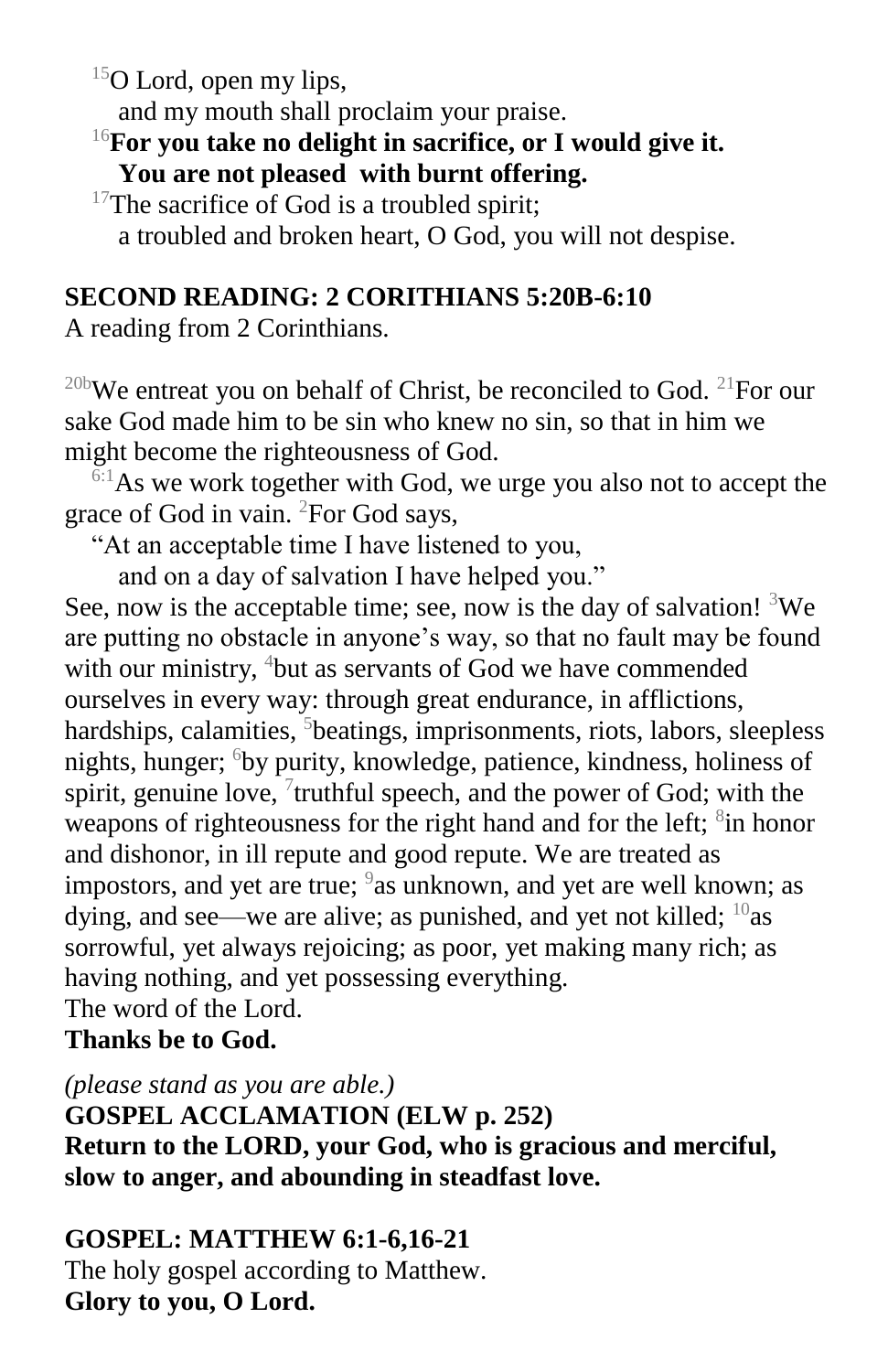[Jesus said:] <sup>1</sup> Beware of practicing your piety before others in order to be seen by them; for then you have no reward from your Father in heaven.

<sup>2</sup>"So whenever you give alms, do not sound a trumpet before you, as the hypocrites do in the synagogues and in the streets, so that they may be praised by others. Truly I tell you, they have received their reward.  ${}^{3}$ But when you give alms, do not let your left hand know what your right hand is doing, <sup>4</sup>so that your alms may be done in secret; and your Father who sees in secret will reward you.

<sup>5</sup>"And whenever you pray, do not be like the hypocrites; for they love to stand and pray in the synagogues and at the street corners, so that they may be seen by others. Truly I tell you, they have received their reward.  ${}^{6}$ But whenever you pray, go into your room and shut the door and pray to your Father who is in secret; and your Father who sees in secret will reward you.

 $16$ "And whenever you fast, do not look dismal, like the hypocrites, for they disfigure their faces so as to show others that they are fasting. Truly I tell you, they have received their reward.  $^{17}$ But when you fast, put oil on your head and wash your face, <sup>18</sup>so that your fasting may be seen not by others but by your Father who is in secret; and your Father who sees in secret will reward you.

<sup>19"</sup>Do not store up for yourselves treasures on earth, where moth and rust consume and where thieves break in and steal;  $^{20}$  but store up for yourselves treasures in heaven, where neither moth nor rust consumes and where thieves do not break in and steal. <sup>21</sup>For where your treasure is, there your heart will be also." The gospel of the Lord.

#### **Praise to you, O Christ.**

*(The assembly is seated.)* **SERMON**

*(please stand as you are able.)* **HYMN OF THE DAY** *All Things of Dust to Dust Return* **(ACS 920) (In the back of the bulletin)** All rights reserved. Reprinted/streamed with permission under ONE LICENSE, license # A-723136.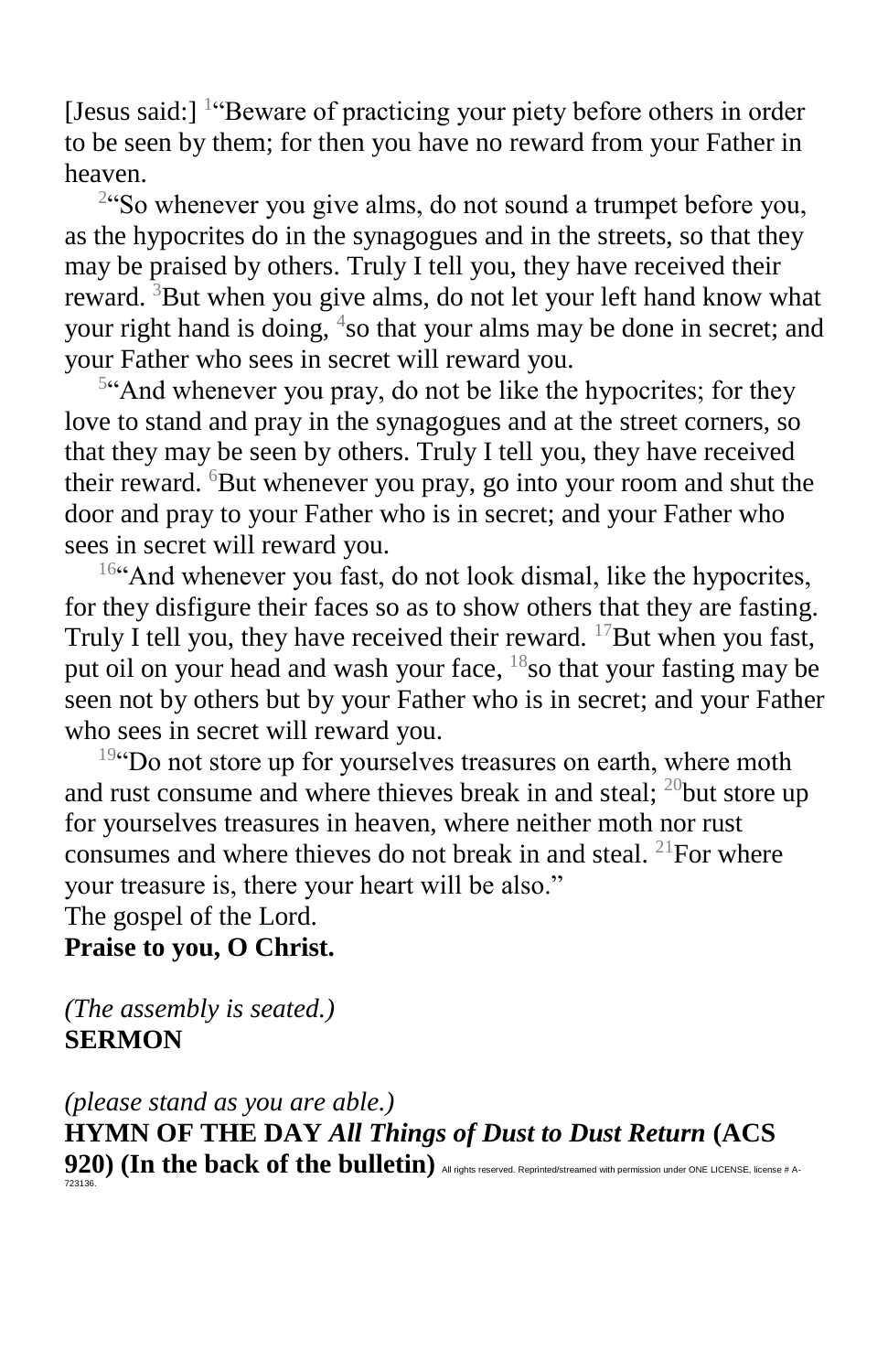# *(The assembly is seated.)* **INVITATION TO LENT**

Friends in Christ, today with the whole church we enter the time of remembering Jesus' Passover from death to life, and our life in Christ is renewed.

We begin this holy season by acknowledging our need for repentance and for God's mercy. We are created to experience joy in communion with God, to love one another, and to live in harmony with creation. But our sinful rebellion separates us from God, our neighbors, and creation, so that we do not enjoy the life our creator intended.

As disciples of Jesus, we are called to a discipline that contends against evil and resists whatever leads us away from love of God and neighbor. I invite you, therefore, to the discipline of Lent—selfexamination and repentance, prayer and fasting, sacrificial giving and works of love—strengthened by the gifts of word and sacrament. Let us continue our journey through these forty days to the great Three Days of Jesus' death and resurrection.

# **CONFESSION OF SIN**

Let us confess our sin in the presence of God and of one another. Most holy and merciful God, **we confess to you and to one another, and before the whole company of heaven, that we have sinned by our fault, by our own fault, by our own most grievous fault, in thought, word, and deed, by what we have done and by what we have left undone.**

We have not loved you with our whole heart, and mind, and strength. We have not loved our neighbors as ourselves. We have not forgiven others as we have been forgiven.

**Have mercy on us, O God.**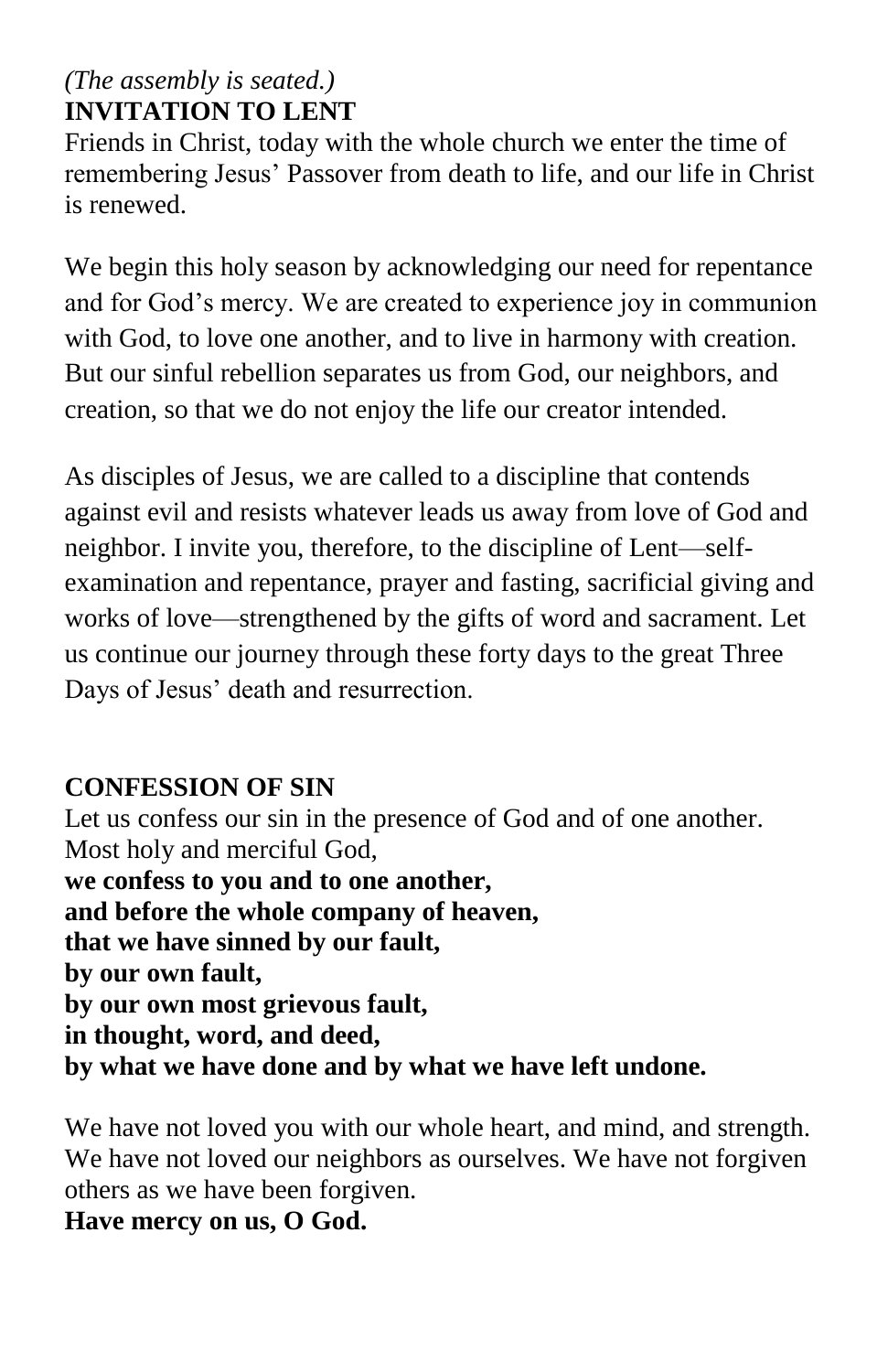We have shut our ears to your call to serve as Christ served us. We have not been true to the mind of Christ. We have grieved your Holy Spirit.

## **Have mercy on us, O God.**

Our past unfaithfulness, the pride, envy, hypocrisy, and apathy that have infected our lives, we confess to you.

# **Have mercy on us, O God.**

Our self-indulgent appetites and ways, and our exploitation of other people, we confess to you.

# **Have mercy on us, O God.**

Our negligence in prayer and worship, and our failure to share the faith that is in us, we confess to you.

# **Have mercy on us, O God.**

Our neglect of human need and suffering, and our indifference to injustice and cruelty, we confess to you. **Have mercy on us, O God.**

Our false judgments, our uncharitable thoughts toward our neighbors, and our prejudice and contempt toward those who differ from us, we confess to you.

### **Have mercy on us, O God.**

Our waste and pollution of your creation, and our lack of concern for those who come after us, we confess to you.

#### **Have mercy on us, O God.**

Restore us, O God, and let your anger depart from us. **Hear us, O God, for your mercy is great.**

# **IMPOSITION OF ASHES**

Almighty God, you have created us out of the dust of the earth. May these ashes be a sign of our mortality and penitence, reminding us that only by the cross of our Lord Jesus Christ are we given eternal life; through the same Jesus Christ, our Savior and Lord. **Amen.**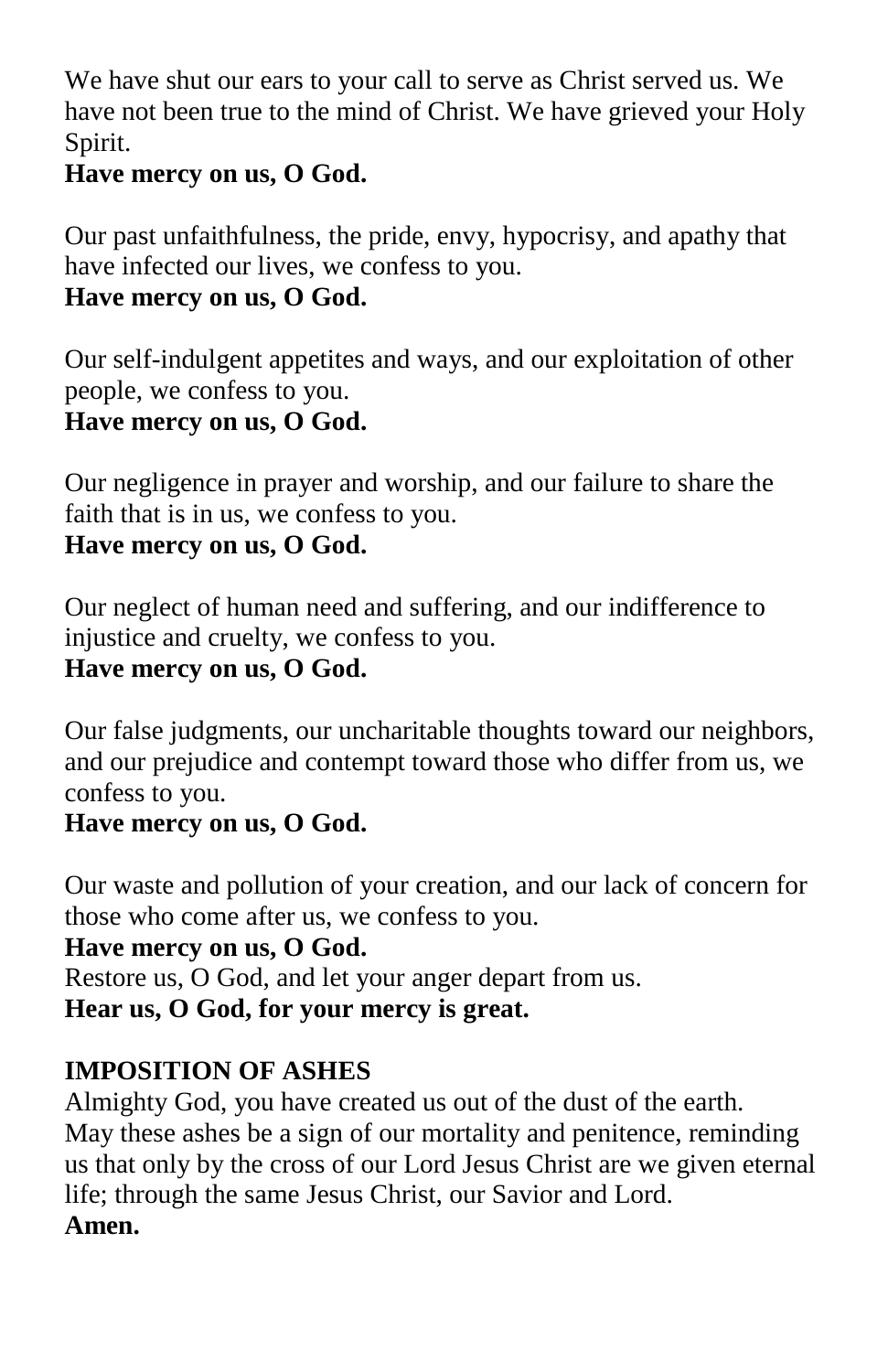*(at this time you are invited to come forward and receive the marking of the ashes.)* Remember that you are dust, and to dust you shall return. *(after everyone has received the ashes the service continues)*  Accomplish in us, O God, the work of your salvation, **that we may show forth your glory in the world.** By the cross and passion of your Son, our Savior, **bring us with all your saints to the joy of his resurrection.**

Almighty God have mercy on us, forgive us all our sins through our Lord Jesus Christ, strengthen us in all goodness, and by the power of the Holy Spirit keep us in eternal life. **Amen.**

#### *(please stand as you are able.)* **PRAYERS OF INTERCESSION**

Drawn close to the heart of God, we offer these prayers for the church, the world, and all who are in need.

Renew your church, O God. When we have drifted from our call to proclaim repentance and to guide your people toward justice, lead us back to you. Encourage believers who hold the church's doors open to those who have felt excluded. Merciful God,

### **receive our prayer.**

Renew your creation, O God. Transform parched places into watered gardens and preserve every creature that awaits the arrival of spring. Turn each of us from practices of environmental exploitation to become responsible stewards of all you have made. Merciful God, **receive our prayer.**

Renew our civic life, O God. Teach those in authority to advocate for the liberation of all who are oppressed and grant them courage to make difficult decisions. Merciful God, **receive our prayer.**

Renew our lives, O God. Spare your people from diseases of the body, mind, or spirit and send healing to those overcome by illness or grief. Restore to us the joy of your salvation. Merciful God, **receive our prayer.**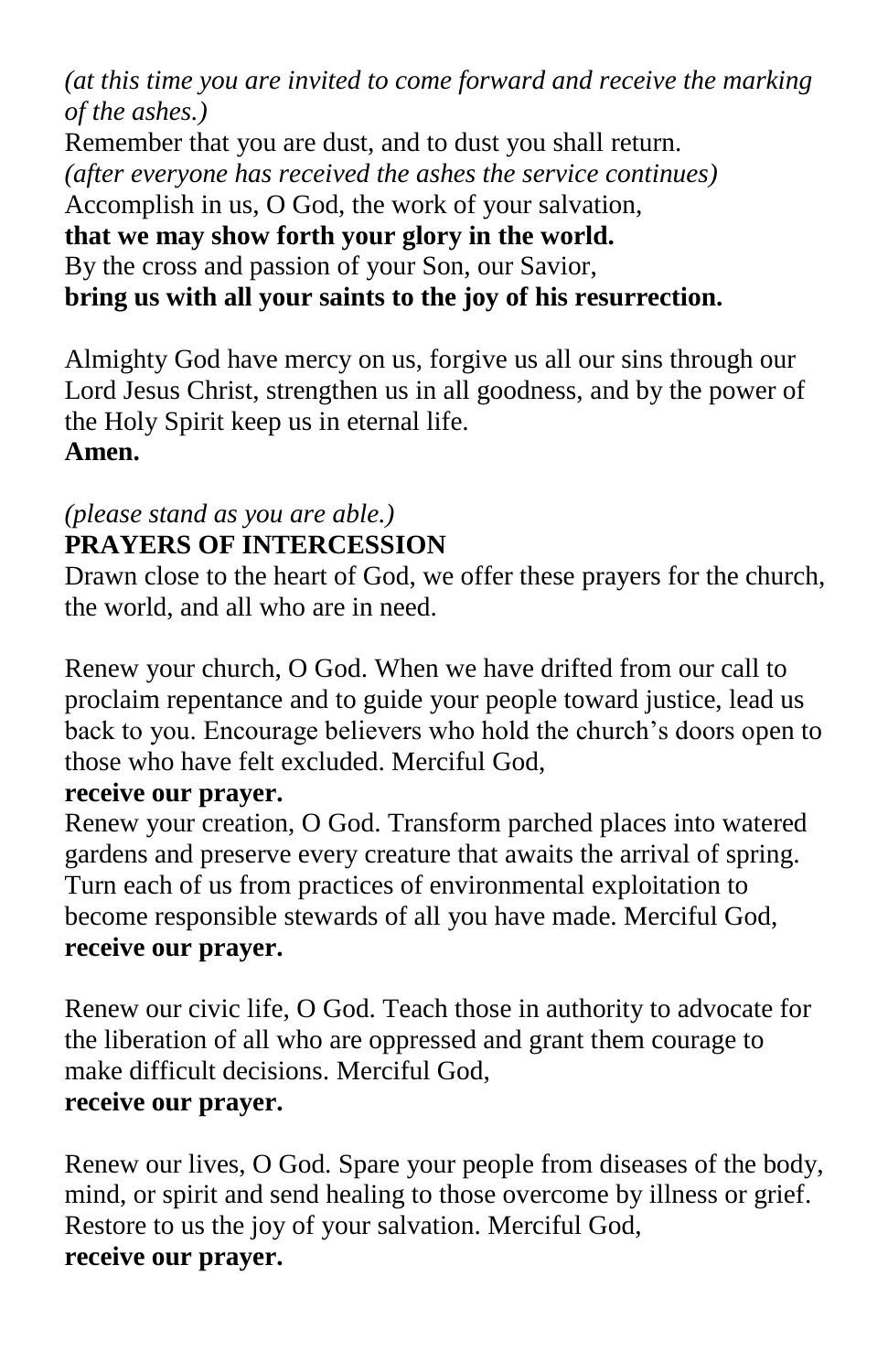Renew this congregation, O God. During these forty days of Lent, confirm our sense of mission and expand our imagination for ministry. Deepen our faith, increase our love, and draw us into your unfolding work of healing and restoration. Merciful God, **receive our prayer.**

*(Other prayers may be offered here, silently or loud.)*

As we mark ashes on our foreheads, we give you praise, O God, for all the saints who died and yet are alive with you. Receive us with them into your eternal embrace. Merciful God,

### **receive our prayer.**

Accept the prayers we bring, O God, on behalf of a world in need, for the sake of Jesus Christ.

**Amen.**

# **PRAYER**

Let us pray.

Merciful God; accompany our journey through these forty days. Renew us in the gift of baptism, that we may provide for those who are poor, pray for those in need, fast from self-indulgence, and above all that we may find our treasure in the life of your Son, Jesus Christ, our Savior and Lord, who lives and reigns with you and the Holy Spirit, one God, now and forever.

# **Amen.**

**LORD'S PRAYER;** Lord, remember us in your kingdom and teach us to pray.

**Our Father, who art in heaven, hallowed be thy name, thy kingdom come, thy will be done, on earth as it is in heaven. Give us this day our daily bread; and forgive us our trespasses, as we forgive those who trespass against us; and lead us not into temptation, but deliver us from evil. For thine is the kingdom, and the power, and the glory, forever and ever. Amen.**

*SENDING God blesses us and sends us in mission to the world.*

# **BLESSING**

Almighty God, Father,  $\pm$  Son, and Holy Spirit, bless you now and forever.

# **Amen.**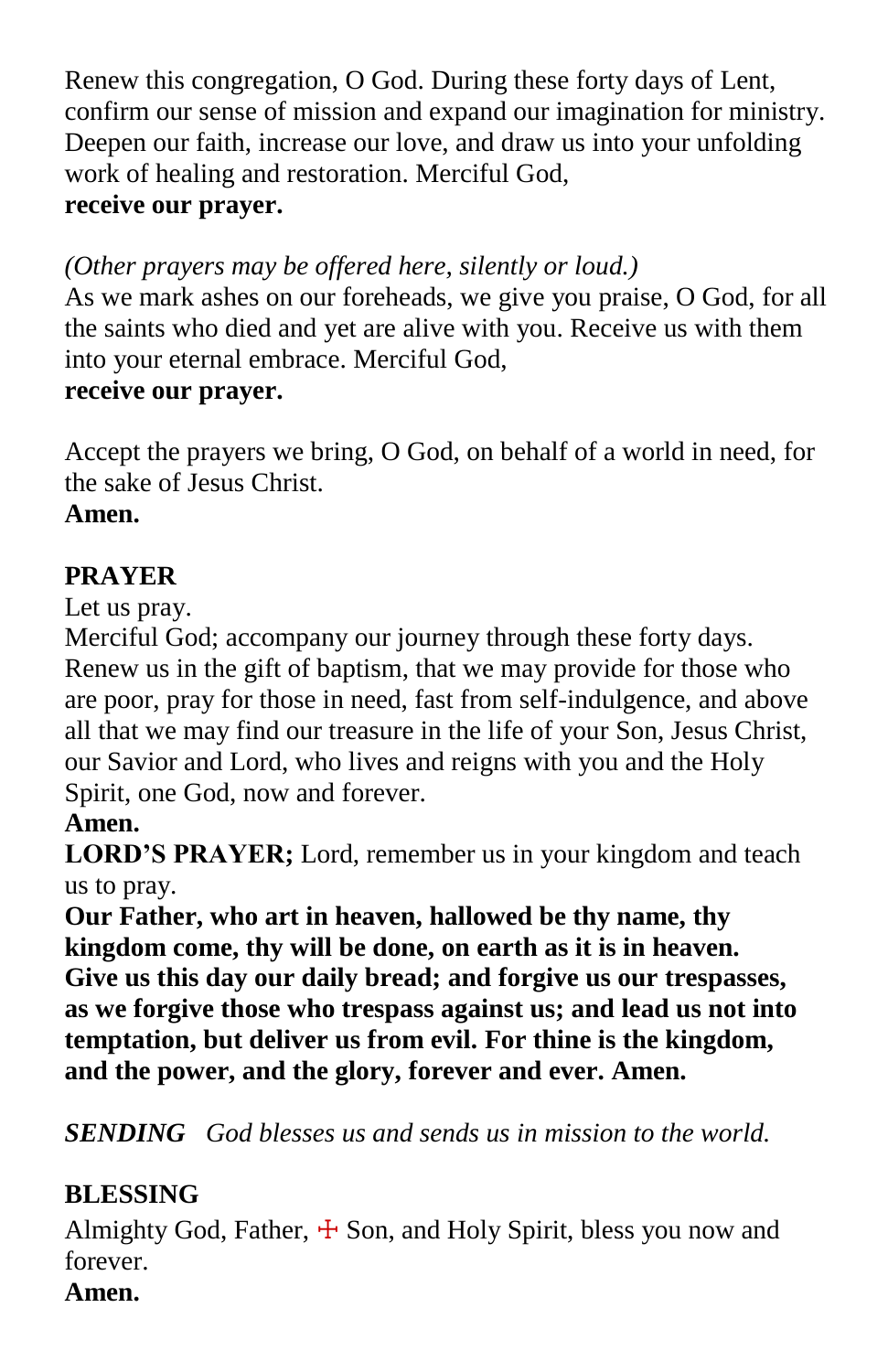## **DISMISSAL**

Go forth into the world to serve God with gladness; be of good courage; hold fast to that which is good; render to no one evil for evil; strengthen the fainthearted; support the weak; help the afflicted; honor all people; love and serve God, rejoicing in the power of the Holy Spirit. **Thanks be to God.** From sundaysandseasons.com. Copyright © 2022 Augsburg Fortress. All rights reserved. Reprinted/streamed with permission under ONE LICENSE, license # A-723136.

#### **ANNOUNCEMENTS**

**Adelphai ladies will meet Tuesday, March 15 at 11:30AM. This is a planning meeting, please bring your program ideas.**

**The ladies of Adelphai have some funds that they are willing to share with other groups. Request funds Forms can be found in the WELCA mailbox; across from the office. If you are a member of a group or know of a group that could use some funds; please pick up a Request funds form. Return the request funds form to the WELCA mailbox by March 20,2022**

**The Care Team will meet also on Tuesday, March 15 at 10:30AM.**

**The Preschool is looking for donation of kids snow boots size 6- 12 and snow pants youth size extra small to med.**

**Mid-week Lenten Service, Online** 

**If you feel that your child is ready for first communion please contact the church office. 260-244-7118 or [office.gracelutheran@gmail.com](mailto:office.gracelutheran@gmail.com)**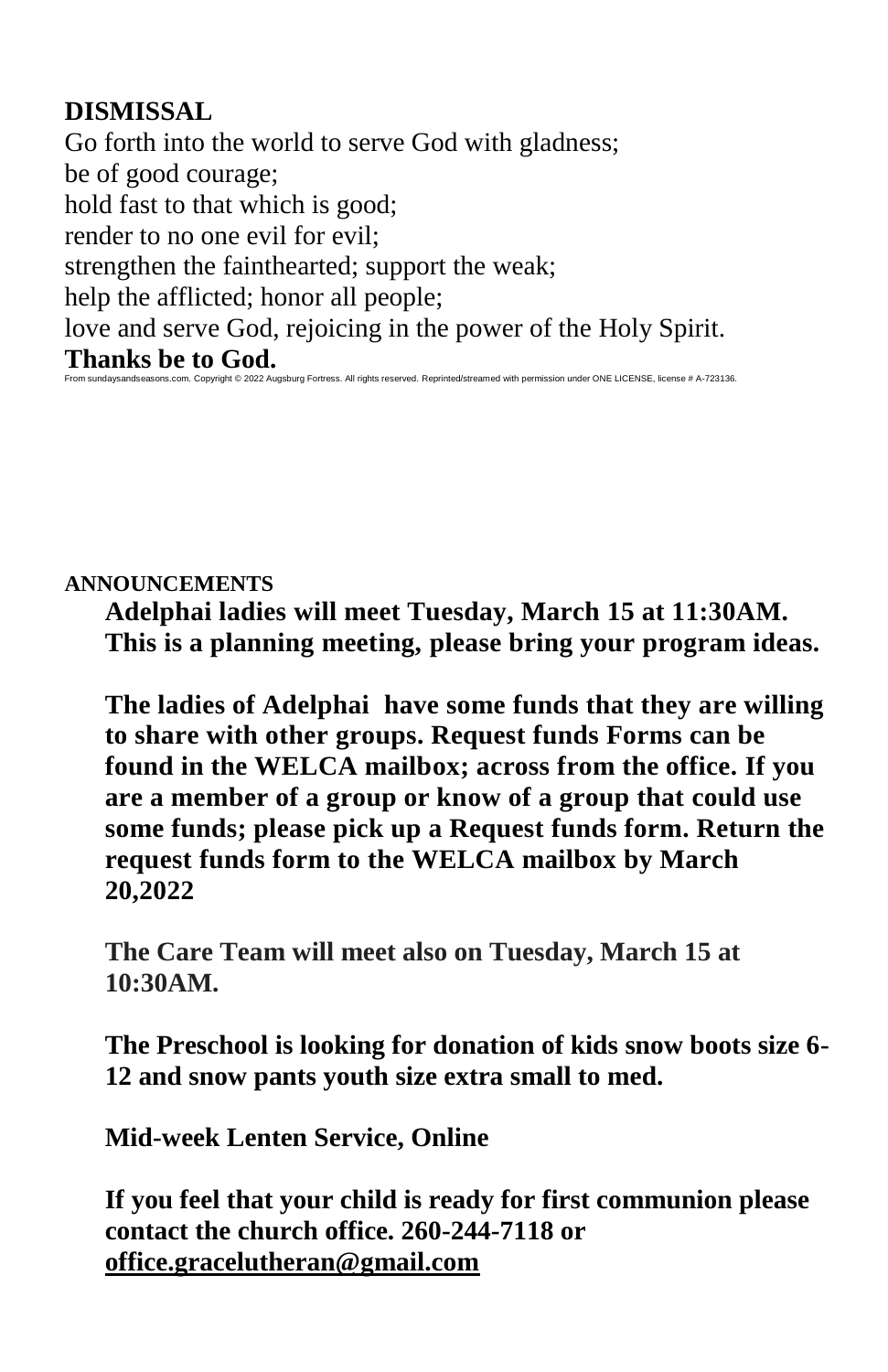**Fundraiser to support the Preschool:** Shop with Scrip through the RaiseRight App or through the website shopwithscrip.com.

 $\rightarrow$ Buy gift cards for places you already shop at with reloadable gift cards, e-cards or physical gift cards. There is no extra charge to you. →Example: If you shop at Walmart for groceries, you can purchase a gift card for \$100.00. You can purchase a physical gift card that will be sent straight to your house, or you can choose a reloadable card that will be put right on your App. You are already spending that money at the grocery store so why not buy a gift card before you go to the store to help the Preschool?

Organization name: **Grace Lutheran Church Preschool** Enrollment Code: **AL22LAE586216**

**Save the dates, Important dates for Grace Lutheran Open house /Registration nights (preschool) March 29,2022 6-7:30pm March 30,2022 6:30-8pm**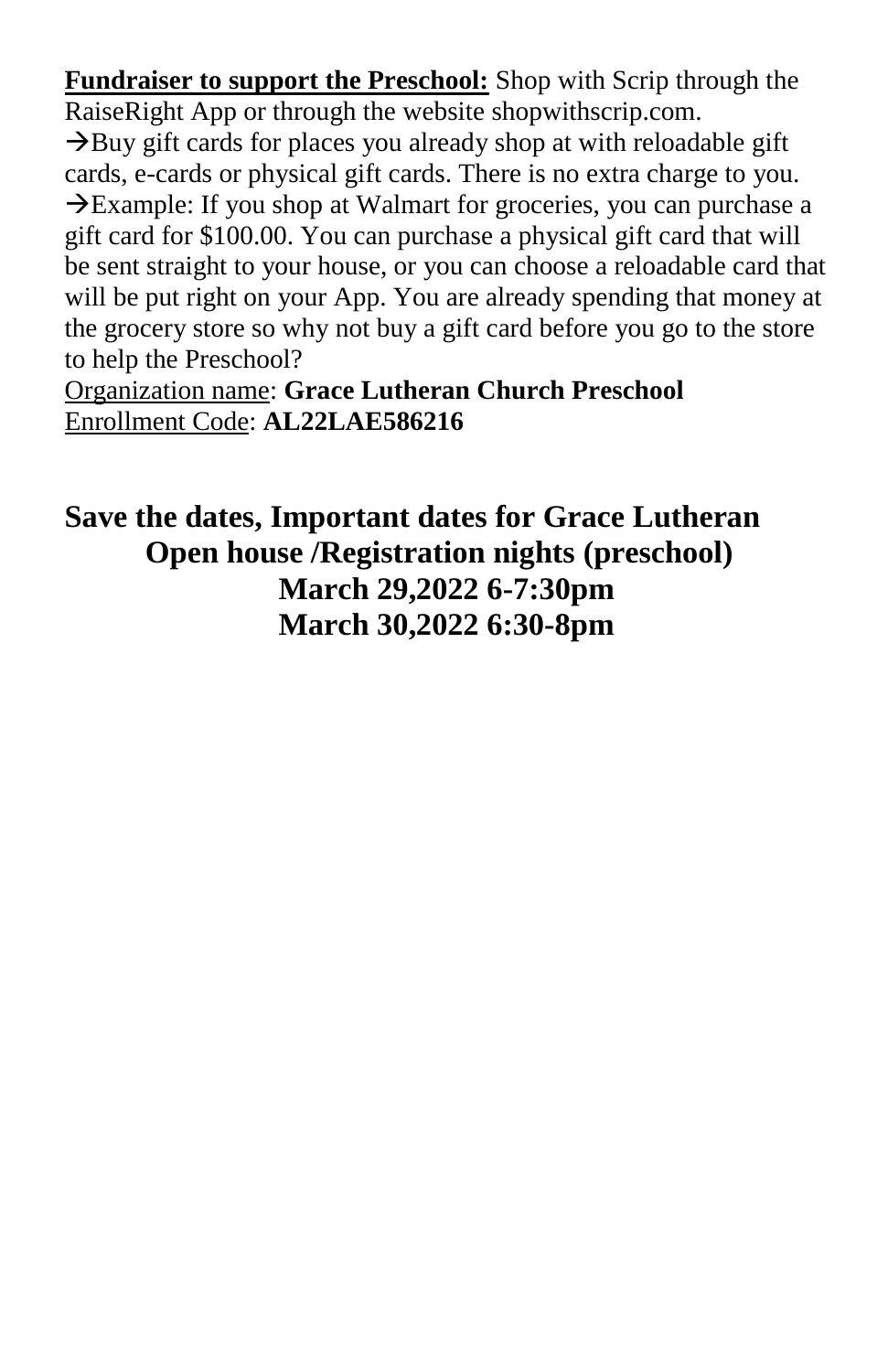**Weekly agenda at Grace Lutheran church Monday February 28,2022** Parents of addicted loved ones (PAL) 6pm Cub scouts 3082 6pm Abigail Group 6:30pm Alcoholics anonymous 7:30pm **Tuesday March 1,2022 Shrove Tuesday Tenderloin fry (drive in) 4-7pm** T.O.P.S 9-11am **Wednesday March 2,2022 Ashe Wednesday** Men's breakfast 8am Food pantry 12pm Food voucher distribution 4pm Ashe Wednesday service @Hope 7pm **Thursday March 3,2022** Helping hands 12:30-2pm AA/AL anonymous 7:30-8:30pm **Friday March 4,2022** Pastors day off Food pantry 12-2pm **Saturday March 5,2022** Pack 3082 blue and gold 10-4pm **Sunday March 6,2022** Worship at Hope 8:15am Worship at Grace 10am Confirmation class 11:15am